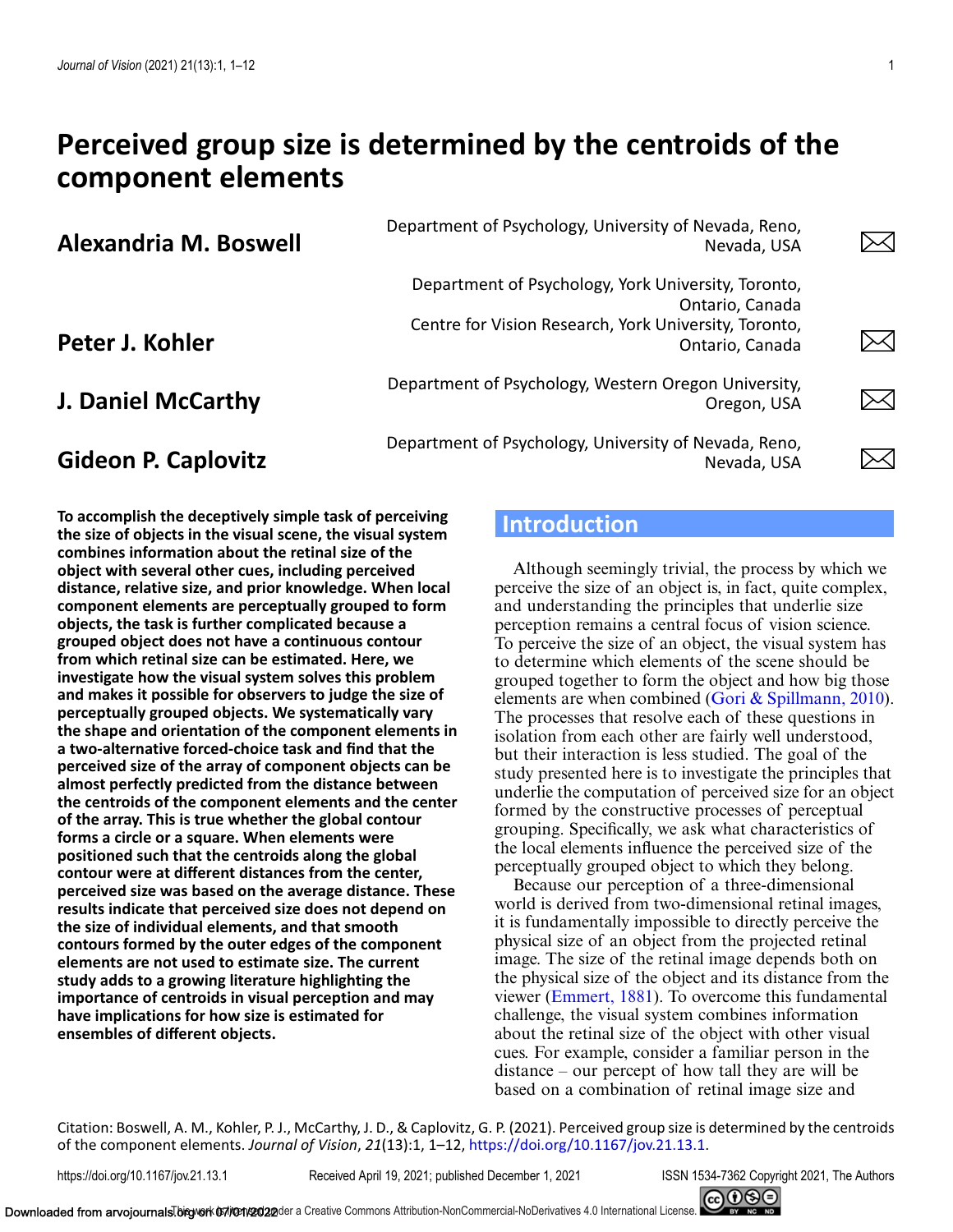other variables, including their perceived distance, their relative size compared to other people and objects nearby, and prior knowledge about their true height [\(Roberts, Harris, & Yates, 2005;](#page-11-0) [Ross & Plug, 1998\)](#page-11-0).

Intuitively, retinal size appears to be the most straightforward piece of information that the visual system needs to extract from the scene to compute perceived size. This is certainly true for objects where boundaries are explicitly designated, such as the continuous contour that defines the shape of a circle. Given the retinotopic organization of the early stages of visual processing it seems plausible that retinal image size for a simple stimulus, such as a circle, is relatively straightforward to represent. By operating, for example, on the spatial-extent, radius, area, or circumference, any number of analyses of the retinal image could provide direct access to its retinal size. It is well known, however, that not all of the objects we perceive are explicitly defined. A fundamental characteristic of our visual experience is that it is based in large part on constructive processes that can generate object representations from spatially and temporally disparate and localized visual elements [\(McCarthy, Erlikhman & Caplovitz, 2017;](#page-11-0) [McCarthy, Kohler, Tse, & Caplovitz, 2015a;](#page-11-0) McCarthy, [Strother, & Caplovitz, 2015b\). This makes it possible for](#page-11-0) our visual system to deal with ambiguities brought on by occlusion and the limitations of our visual system. The visual image of a flower projected through a picket fence contains very little direct information about the shape or even existence of the flower. On the retina, the flower does not appear as a whole object. Instead, it is a series of segments that are separated by the fence. By integrating the disparate sources of information corresponding to the visible portions of the flower, the constructive processes of perceptual grouping serve an important role in enabling us to experience a stable and sufficiently accurate representation of the world around us – namely the presence of a flower with a given size and shape that is present behind the fence (Kellman  $\&$ Shipley, 1991; [McCarthy et al., 2015a;](#page-11-0) McCarthy et al., 2015b; [McCarthy et al., 2017;](#page-11-0) Palmer, Kellman, & Shipley, 2006).

The way individual elements in the visual scene become grouped can depend on their shape or size. For example, when looking at a table which is set for dinner, the brain may group the objects by shape. Hence, glasses will be grouped together when a person is pouring the drinks to easily find the glass in the visual field. Similarly, plates may be grouped together by their circular shape while food is being served. Alternatively, salad plates can be grouped together in a separate group than dinner plates because of the difference in size. These grouping techniques are flexible so that we can use them to our advantage when interacting with objects in our visual field.

Objects are grouped by good continuation when occluded edges seem to meet behind an occluding object

Figure 1. In the top row, objects are grouped by good continuation such that two squares are perceived instead of two abutting L-shapes, and two circles are perceived rather that abutting half-moons. This is true even when objects are not defined by continuous contours.

(Figure 1A). Importantly, this also occurs when objects are not defined by a continuous contour, but a grouping of individual elements (see Figure 1B). Grouping by similarity focuses on a specific feature of objects in order to group them together, such as object color or size [\(Wertheimer, 1938\)](#page-11-0). Changing characteristics of these elements may alter the grouping paradigm.

Because the perceptual grouping depends on the feature characteristics of the individual elements, we are interested in investigating whether properties, such as size and shape, of a grouped object interact with characteristics of the local elements that define it. For example, will an object formed by grouping large elements appear larger than one formed out of small elements?

The following experiments were conducted to investigate if characteristics of individual elements can influence the perceived size of the objects they form through perceptual grouping. We hold many characteristics of the perceptually grouped object constant while systematically altering characteristics of the local elements. We hypothesize that the perceived size of an array may be determined by either (1) the distance between the center of the array and the outer edges, (2) the inner edges, or (3) the centers of the individual elements that make up the array. The results of these experiments provide insight into how the visual system constructs the perceived size of a perceptually grouped object.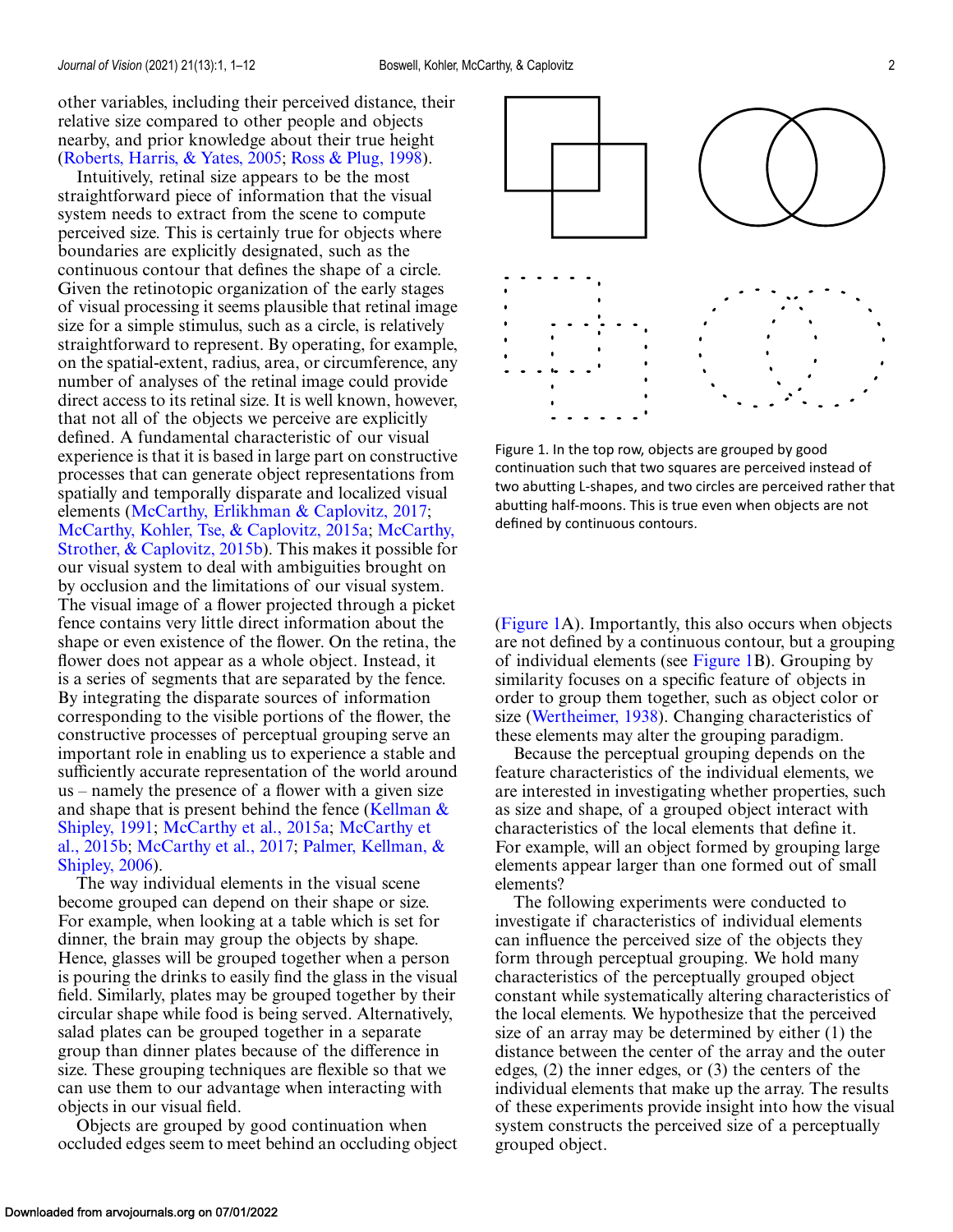### <span id="page-2-0"></span>**Methods**

#### **Participants**

Participants in each experiment (experiment 1:  $n =$ 6, experiment 2:  $n = 6$ , experiment 3:  $n = 5$ , experiment 4:  $n = 5$ , and experiment 5:  $n = 4$ ) were students at the University of Nevada, Reno, Nevada. Each participant was naïve to the goals and specific designs of the experiments, reported normal or corrected-to-normal vision, and provided informed consent according to the guidelines of the Department of Psychology and the Institutional Review Board of the University of Nevada, Reno, Nevada. Some participants were given course credit for their participation. In total, eight individuals participated in the study with all but two participating in all five experiments.

#### **Stimuli and general procedure**

Stimuli were created using MATLAB (MathWorks Inc., Natick, MA, USA) and the Psychophysics Toolbox [\(Brainard, 1997\)](#page-10-0), were presented on a 19 inch(refresh rate  $= 85$  hz) CRT monitor and viewed at a distance of 57 cm. Stimuli consisted of circular (experiments 1 and 2) or square (experiments 3, 4, and 5) arrays of eight equally spaced white  $(109.4 \text{ cd/m}^2)$  elements presented on a black background  $(0.055 \text{ cd/m}^2)$ . The elements themselves were either filled circles (experiment 1) or triangles (experiments 2–5). On every trial, a test array and reference array were simultaneously presented for 500 ms such that their centers were positioned 9 degrees (13.8 degrees for experiment 1) of visual angle to either the left or right of a centrally located fixation spot (0.2 degrees visual angle). On each trial, a small amount of random jitter (up to 1.4 degrees) was applied to the center of each array to ensure relative size judgments were formed by comparing the perceived size of the two arrays without any contribution from potentially confounding cues such as their positions relative to the edges of the monitor. Observers were instructed to maintain central fixation and, in a two alternative forced choice manner, indicate via press of a button which of the two arrays appeared larger: the one on the left or the one on the right. No further instructions were given to the subjects and no feedback was provided regarding their responses. The sides on which the test and reference arrays were presented were randomly determined for each trial. Each experiment applied the method of constant stimuli: on each trial, the size of the reference array was held constant, whereas the size of the test array was pseudo-randomly selected from a predetermined set of array sizes. The details of array and element sizes are provided below, as they are specific to each experiment.

#### **Experiment 1: The influence of element size on the perceived size of a circular array**

Experiment 1 was designed to dissociate three plausible hypotheses for how observers judge the size of an array. Specifically, the perceived size of an array may be determined by the distance between the center of the array and the outer edges, the inner edges, or the centers of the individual elements that make up the array. In order to dissociate between these hypotheses, this experiment examined the perceived size of arrays constructed from elements of different sizes: small, medium, and large. Each hypothesis makes a distinct prediction about how element size should influence the perceived size of the array. If observers use the inner edges of the elements, then when the distance from the center of the arrays to the centers of the elements are matched, the arrays with the small elements should be seen as the largest. If observers use the outer edges of the elements, then the test arrays with the large elements should be seen as the largest. Finally, if observers use the centers of the elements, then all three types of arrays should have the same apparent size.

In this experiment, the reference array consisted of eight, equally spaced, filled circles each with a radius of 0.95 degrees. Each element was positioned so that the distance between its center and the center of the circular array was exactly 6.0 degrees. For simplicity, we subsequently refer to the center-to-center distance as the radius of the array. As illustrated in Figure 2, three different sets of test arrays were examined: those consisting of small circles (0.16 degrees), medium circles (0.95 degrees), or large circles (1.74 degrees). The size of the medium circles was the same as the size of the circles that make up the reference array. This provides a natural control condition upon which to evaluate how accurately observers can discriminate array sizes in general. On any given trial, the radius of the test array was pseudo-randomly selected from one of nine



Figure 2. Arrays of circles used in experiment 1. The three circle sizes used are shown in the box.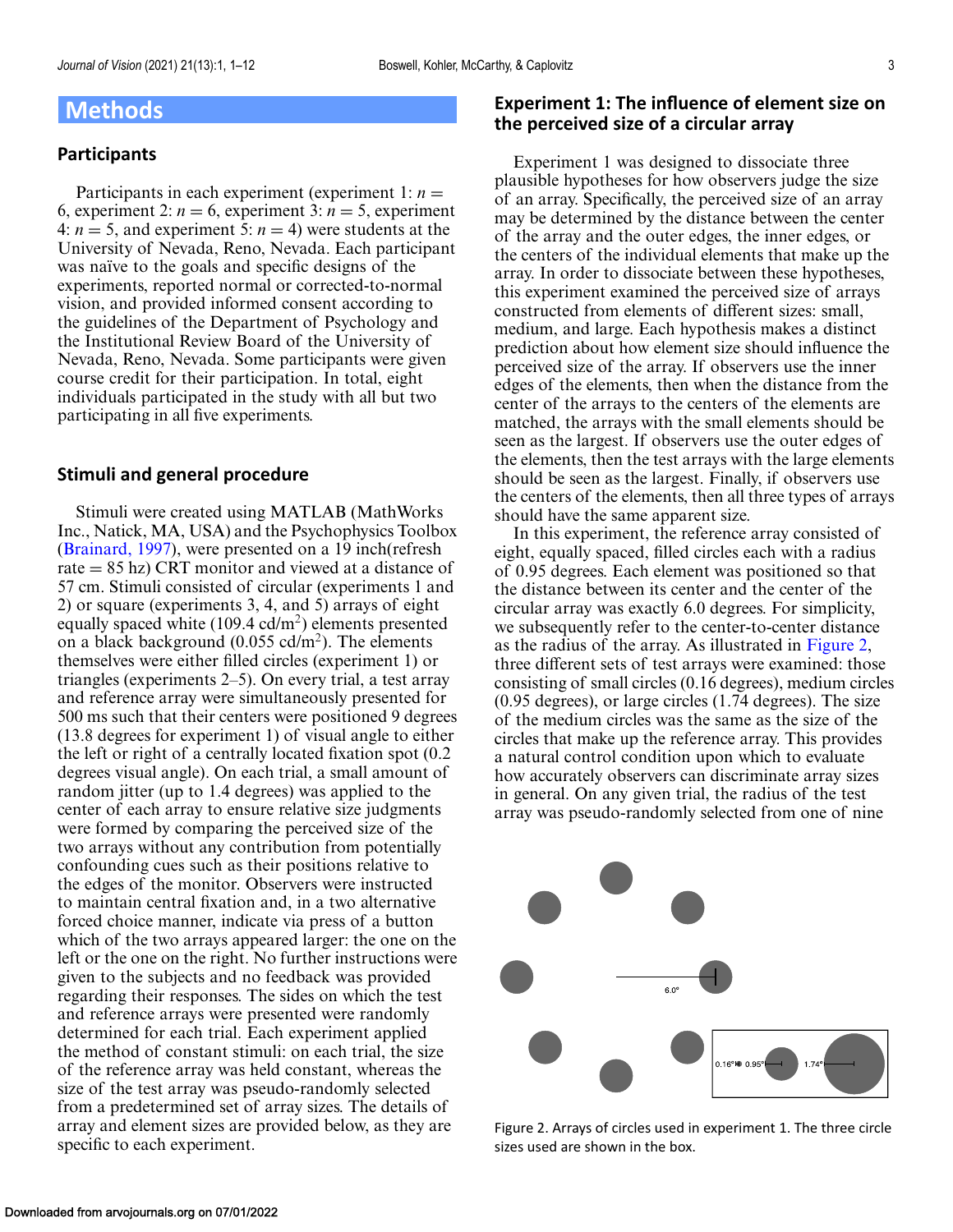

Figure 3. Results of experiment 1. Points of subjective equality averaged across participants. The circular elements used for the three conditions are shown below each bar plot. There was no difference between the different conditions, suggesting that participants were using the center of each element to judge the array size. Error bars are  $\pm 1$  standard error of the mean.

possible sizes (4.70 degrees, 5.50 degrees, 5.80 degrees, 5.90 degrees, 6.00 degrees, 6.10 degrees, 6.20 degrees, 6.50 degrees, and 7.30 degrees) such that there were 20 trials of each size for each of the three circle-size conditions for a total of 540 trials.

For each participant, psychometric curves were derived by computing the percentage of trials, and the test array was perceived as larger than the reference array for each test array size. This was done independently for each of the three test-array conditions. Sigmoidal shaped curves  $f(x)$  $= 100x[e^{b1+xb^2}/1+e^{b1+xb^2}]$  were then fit to the average data for each subject. These curves were then used to interpolate, for each subject, the point of subjective equality (PSE; defined as the point at which the observer reported that the test array was larger 50% of the time) for each of the three test-array conditions. As can be observed in Figure 3, there are no differences among the PSEs derived from each of the three conditions (repeated measures ANOVA:  $F(2,10) = 0.613$ ,  $p =$ 0.561,  $np2 = 0.109$ . This result suggests that observers are likely using the distance between the center of the array and the centers of the elements, and not their inner or outer edges to judge the size of the array.

#### **Experiment 2: Arrays made with triangular elements**

The results of experiment 1 suggest observers use the center of the array elements when judging the overall size of an array. It is not clear, however, what constitutes the "center" of an array element. It could be the geometric center (i.e. centroid), but an

alternative hypothesis is that observers use the average distance between the inner and outer edges of the array elements (i.e. half the distance between the inner and outer edges). Because the elements in experiment 1 were circles, for which both measures are identical, the results of the experiment cannot dissociate these two possibilities.

In this experiment, the circular elements were replaced with isosceles triangles. As illustrated in [Figure 4A](#page-4-0), when oriented radially, the centroid of an isosceles triangle is distinct from the average distance between its inner and outer edges (i.e. the half-height). Experiment 2 was designed to differentiate these two alternatives by investigating the perceived sizes of arrays constructed with inward or outward pointing triangles. If observers use the centroid to judge the size of the arrays, then the inward pointing triangle arrays should appear larger than outward pointing ones. If on the other hand, observers are using the half-height of the triangles, then the two sets of arrays should appear to have the same size.

The overall procedure was the same as experiment 1, with a few changes. Instead of the arrays consisting of filled circles, the elements that made up each array were filled isosceles triangles (1 degree base  $\times$  1 degree height). With these dimensions, the distance between the centroid and the half height of the triangle was 0.17 degrees. The triangles that formed the reference array always pointed inward toward the center of the array and the distance from the center of the reference array to the half-height of each triangle was held constant at 4 degrees on each trial. As illustrated in [Figure 4B](#page-4-0), there were two sets of test arrays: one in which the triangles pointed inward and one in which the triangles pointed outward. The choice to have the reference array consist of inward pointing triangles in this and later experiments was arbitrary. On each trial, the size of the test array as measured from the center of the array to the half-height point on any given triangle was pseudo-randomly chosen from this list: 2.00 degrees, 3.00 degrees, 3.50 degrees, 3.75 degrees, 4.00 degrees, 4.25 degrees, 4.50 degrees, 5.50 degrees, and 7.00 degrees. As in experiment 1, the sides on which the test and reference arrays were presented were randomly determined on each trial. There were 20 trials for each size for both sets of test array conditions, for a total of 360 trials.

As in experiment 1, the percentage of trials in which the test array was perceived as larger than the reference arrays was computed for each trial type. For each participant, this was done independently for each of the two test-array conditions. PSEs were derived using the same procedure as in experiment 1. As can be seen in [Figure 5,](#page-4-0) the array of inward pointing triangles was perceived to be larger than the array of outward pointing triangles. A paired samples *t*-test of the PSEs of each participant indicated that there was a significant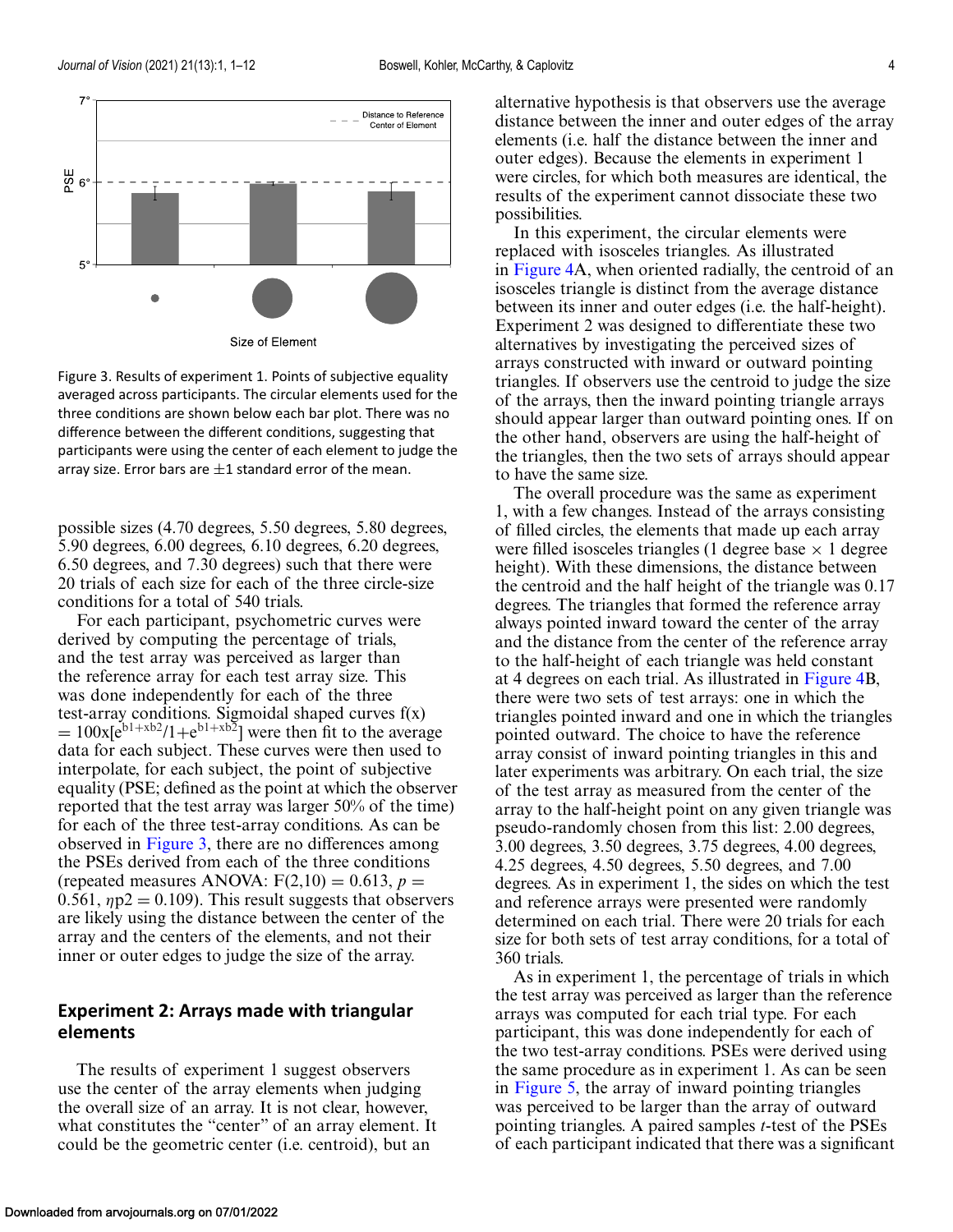<span id="page-4-0"></span>

Figure 4. (**A**) The difference between the triangle's bisector midpoint (half-height) and it's centroid. (**B**) Example array from experiment 2, featuring circular arrays with triangular elements. There were two element conditions: pointing towards the center of the array or pointing away from the center.



Figure 5. Results of experiment 2. Points of subjective equality averaged across participants. There was a significant difference between the two conditions, suggesting that arrays with outward pointing triangles were seen as being smaller than arrays with inward pointing triangles. Error bars are  $\pm 1$ standard error of the mean.

difference between the arrays with inward pointing triangles ( $M = 4.032$ ,  $SD = 0.072$ ) and the arrays with outward pointing triangles ( $M = 4.408$ ,  $SD = 0.174$ ; t(5)  $= -3.989, p = 0.010, d = 1.628$ . The mean difference between the two PSEs was 0.376 degrees, approximately 10% of the reference array radius. Hence, an array of outward pointing triangles needs to be physically 10% larger than an array of inward pointing triangles in order to be perceived as having the same size, indicating that inward pointing triangles are perceived as larger. This suggests that observers are basing their judgments on the centroid rather than the half-height location of each triangle.

The observed difference of 0.376 degrees of visual angle is very close to the predicted difference if observers are basing their judgments on the centroids of the array elements (0.334 degrees for the triangles used here). Remarkably, the difference between the observed

and predicted data corresponds to less than two screen pixels. The data thus provide very strong support for the conclusion that observers use the centroids of the elements to judge perceived size. The following experiments were designed to investigate whether the findings of experiments 1 and 2, derived for circular arrays, would generalize to noncircular arrays.

#### **Experiment 3: Square arrays of triangles**

In this experiment, the procedure was essentially the same as experiment 2 with a few changes. The shape of the arrays was changed to form a square instead of a circle (see Figure 4B). The array was still made of triangle shaped elements as in experiment 2, and the elements were again manipulated to either point toward or away from the center of the array. The size of each array was defined as the distance from the center of the array to the center (the midpoint of the bisector) of one corner object. The reference array always had inward pointing elements and its size was held constant across trials at 4.44 degrees of visual angle. The test array could be made up of either inward or outward pointing triangles and had sizes that were pseudo-randomly chosen from a list of nine (2.66 degrees, 3.55 degrees, 3.99 degrees, 4.22 degrees, 4.44 degrees, 4.66 degrees, 4.88 degrees, 5.33 degrees, and 6.21 degrees of visual angle). As illustrated in [Figure 6A](#page-5-0), in order to achieve the square shape, the non-corner elements were positioned such that the entire array could be inscribed by a square. As in experiments 1 and 2, there were 20 trials for each size for both sets of test array conditions for a total of 360 trials. The sides on which the test and reference arrays were presented were randomly determined on each trial.

Again, the point of subjective equality was calculated for each participant per type of stimulus. A paired samples *t*-test of the PSEs of each participant indicated that there was a significant difference between the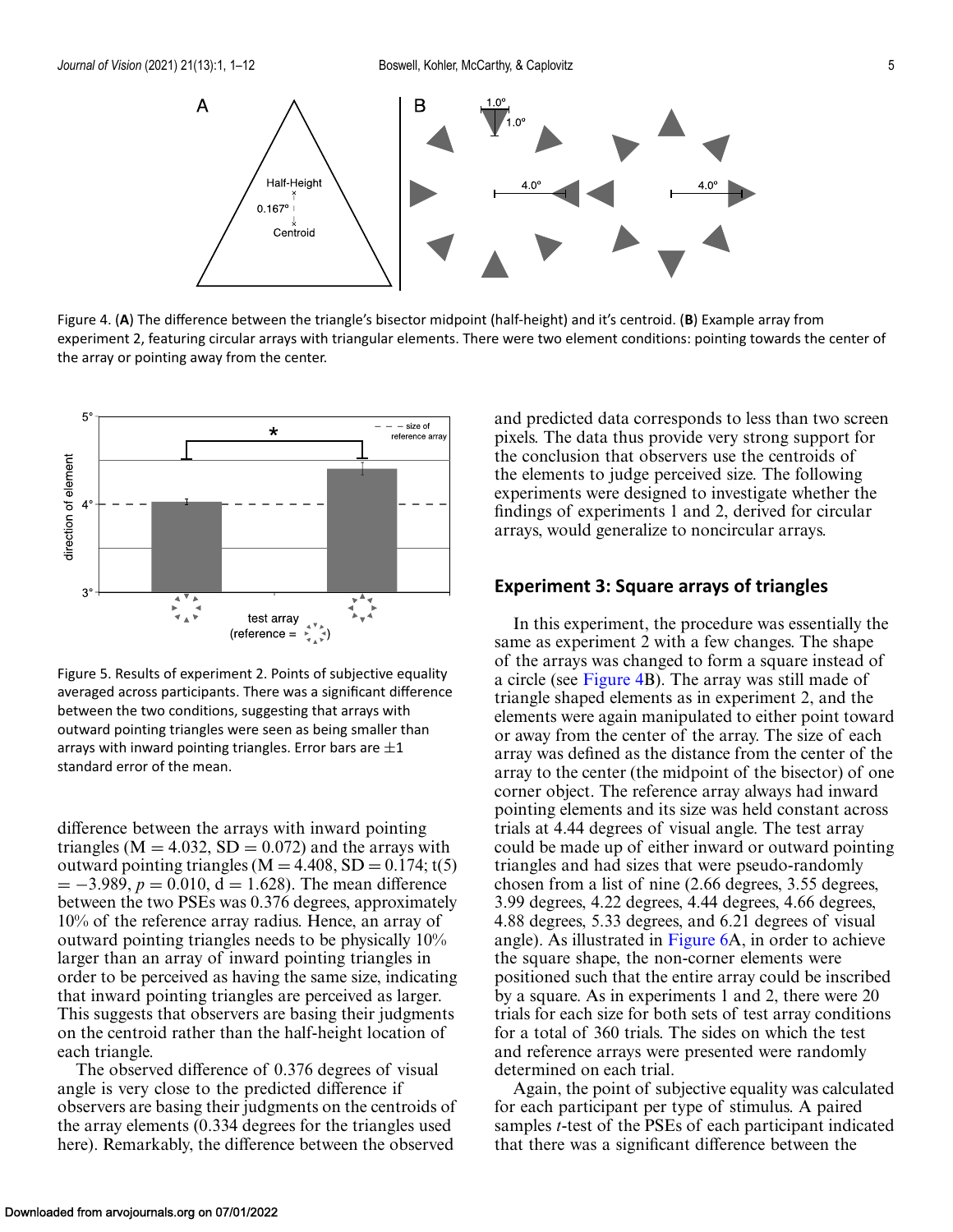<span id="page-5-0"></span>

Figure 6. (**A**) Example array from experiment 3, featuring square arrays with triangular elements. There were two element conditions: either pointing toward or away from the center of the array. (**B**) Point of subjective equality for participants in experiment 3. There was a significant difference between the two conditions, suggesting that arrays with outward pointing triangles were seen as being smaller than arrays with inward pointing triangles. Error bars are  $\pm 1$  standard error of the mean.



Figure 7. (**A**) Example array from experiment 4, featuring square arrays with triangular elements. There were two element conditions: either all elements pointing toward the center or the non-corner elements pointing away from the center of the array. (**B**) Point of subjective equality averaged across participants. There was a significant difference between the two conditions, suggesting that arrays with outward pointing non-corner triangle elements were seen as being smaller than arrays where all elements were pointing inward. The mean difference here is much smaller but consistent with what would be expected if a participant used the average distance of the element centroids. Error bars are  $\pm 1$  standard error of the mean.

arrays with inward pointing triangles  $(M = 4.443, SD)$  $= 0.035$ ) and the arrays with outward pointing triangles  $(M = 4.760, SD = 0.093; t(4) = -8.369, p < 0.01, d =$ 3.743), shown in Figure 6B. These results indicate that the array made of outward pointing triangles again appeared smaller than the array with inward pointing triangles. As in experiment 2, the mean difference (0.317 degrees) is very similar to what would be expected (0.334 degrees) if observers are basing their judgments on the centroid. This suggests that, at least for the case of a square array, the result derived in experiment 2 using circular arrays can be generalized to non-circular shapes.

#### **Experiments 4 and 5: Arrays of elements with nonuniformly distributed centroids**

These experiments are designed to determine how the perceived size of an array is computed when the centroids of the individual elements are not uniformly distributed (i.e. when the individual triangle elements are not all oriented in the same direction relative to

the center and exterior of the array). At least three plausible hypotheses exist as to how this question may be resolved. It may be the case that the perceived size of the array is predicated on the distance between the center of the array and the location of the most distal, proximal, or the average across element of the centroids. Experiments 4 and 5 were designed to dissociate these hypotheses. In the following two experiments, we examine the case in which each of the test arrays are made up of both inward and outward pointing triangles.

Experiment 4 was essentially the same as experiment 3, except, as illustrated in Figure 7A, the test arrays either had all of their elements pointing inward or had their non-corner elements pointing outward. The reference array elements all pointed inward and had a size of 5.00 degrees visual angle, as measured from the center of the array to the bisector midpoint of the corner element. The size of the test array was chosen from a list of nine (3.00 degrees, 4.00 degrees, 4.25 degrees, 4.75 degrees, 5.00 degrees, 5.25 degrees, 5.75 degrees, 6.00 degrees, and 7.00 degrees). There were 20 trials for each size for both sets of test array conditions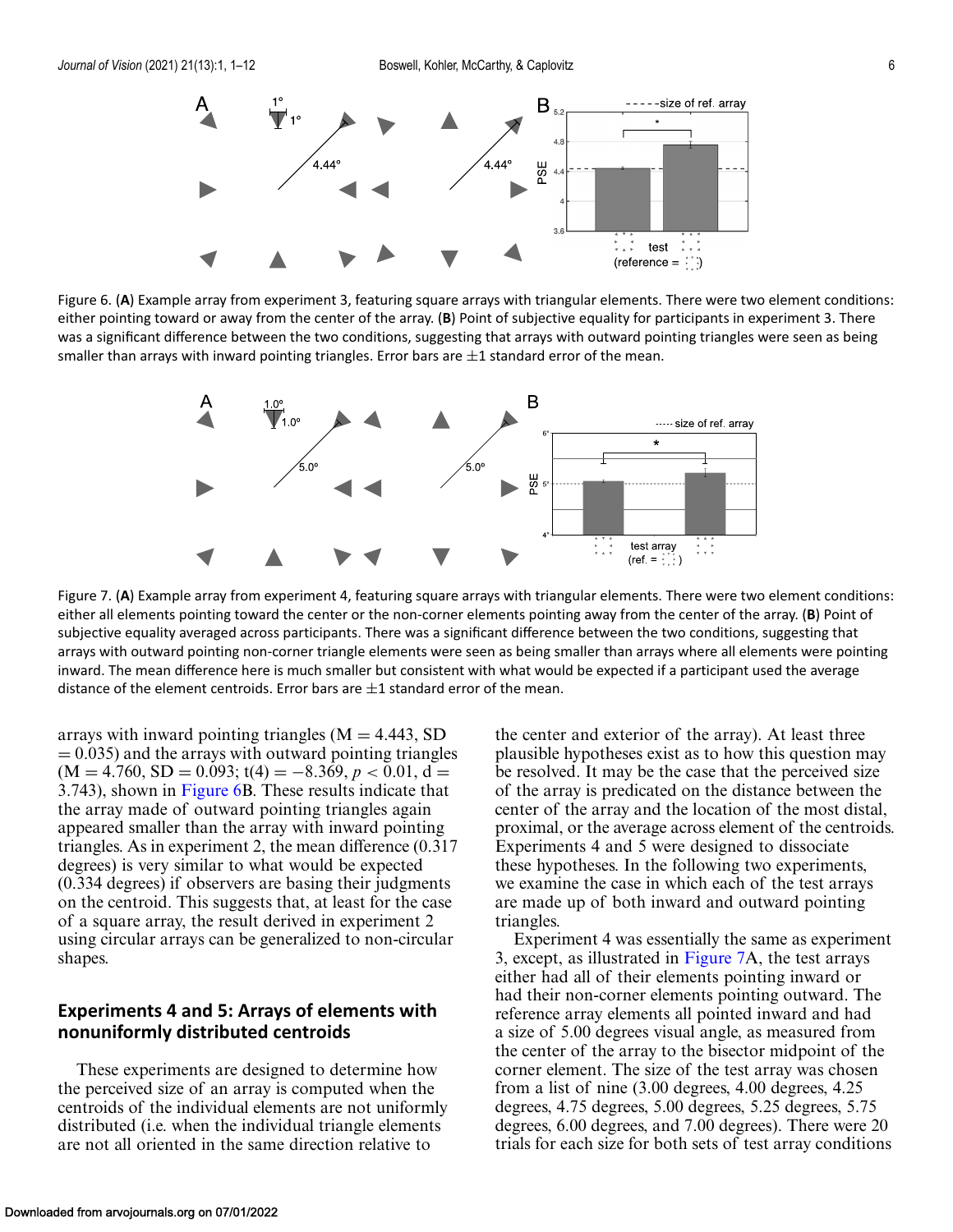

Figure 8. (**A**) Example array from experiment 5, featuring square arrays with triangular elements. There were two element conditions: either all elements pointing toward the center or the corner elements pointing away from the center of the array. (**B**) Point of subjective equality averaged across participants. There was a significant difference between the two conditions, suggesting that arrays with outward pointing triangles were seen as being smaller than arrays with inward pointing triangles. Like in experiment 4, the results here suggest that participants are using the average location of the centroids of the triangles to judge the size of the array. Error bars are  $\pm 1$  standard error of the mean.

for a total of 360 trials. The sides on which the test and reference arrays were presented were randomly determined on each trial.

The point of subjective equality was calculated for each stimulus type. As seen in [Figure 7B](#page-5-0), a paired samples *t*-test of the PSEs from each participant indicated that there was a significant difference between the arrays with all inward pointing triangles ( $M = 5.053$ ,  $SD = 0.041$ ) and the arrays in which the non-corner elements pointed outward ( $M = 5.219$ , SD = 0.073;  $t(4) = -6.059, p < 0.01, d = 2.710$ . This observation allows us to rule out the possibility that the most distal centroids determine the perceived size of the array, because the most distal centroids are the same for both test arrays. In order to dissociate between the remaining hypotheses, we can compare the observed difference in perceived size to that which each hypothesis predicts. If the perceived size of an array is predicated on the locations of the most proximal centroids, then the difference in perceived size should be the same as that predicted for experiments 2 and 3, 0.334 degrees of visual angle. The observed mean difference here (0.166 degrees) is far from that, but very close to 0.167 degrees, the value expected if the perceived size of an array is based on the average distance between each element's centroid and the center of the array.

This final experiment was designed to test how well the results of experiment 4 generalize when the orientations of the corner elements are manipulated rather than the non-corner elements. As illustrated in Figure 8A, the test arrays here were composed of all inward pointed elements or had their corner elements pointed outward. In all other ways, the experiment was identical to experiment 4.

The point of subjective equality was calculated for each stimulus type. A paired samples *t*-test of the PSEs from each participant indicated that there was a significant difference between the arrays with all inward pointing triangles ( $M = 5.032$ , SD = 0.050)

and the arrays with outward pointing center triangles  $(M = 5.183, SD = 0.082; t(3) = -3.331, p < 0.05, d$  $= 1.666$ ; see Figure 8B). As with experiment 4, the observed difference between the conditions (0.151 degrees) was closer to the average-distance hypothesis prediction (0.167 degrees) than to the prediction from the hypothesis that observers base their judgments using the most proximal centroids (0.334 degrees). This provides further support for the idea that when the centroids of the elements that make up an array are not uniformly distributed, the perceived size of the array is based on their average distance from the center of the array.

#### **Bayesian model comparisons**

In order to strengthen our interpretation of the five experiments, it is useful to do a more targeted model comparison. In experiment 1, the goal was to test two alternatives to the centroid model, namely that either (1) the inner edge or (2) the outer edge of the array elements is used to estimate array size. Both models predict differences in PSEs across the three different element sizes, which we do not observe  $(p = 0.561)$ . However, our rejection of these alternative models is relying on a null result, with relatively few participants. To address this limitation, we directly tested the inner edge and outer edge predictions, by computing the predicted PSEs for the three element sizes based on the inner and outer edge models. We then subtracted these two sets of predicted PSEs from the observed PSEs, to generated two sets of adjusted PSEs that capture the deviation of the raw data from each model. If a model is correct, the adjusted PSEs should be the same (ideally 0) across conditions. For both models, a Bayesian repeated measures ANOVA finds decisive evidence  $(BF_{10} > 100)$  for the hypothesis that the adjusted PSEs are different across the three element sizes. The data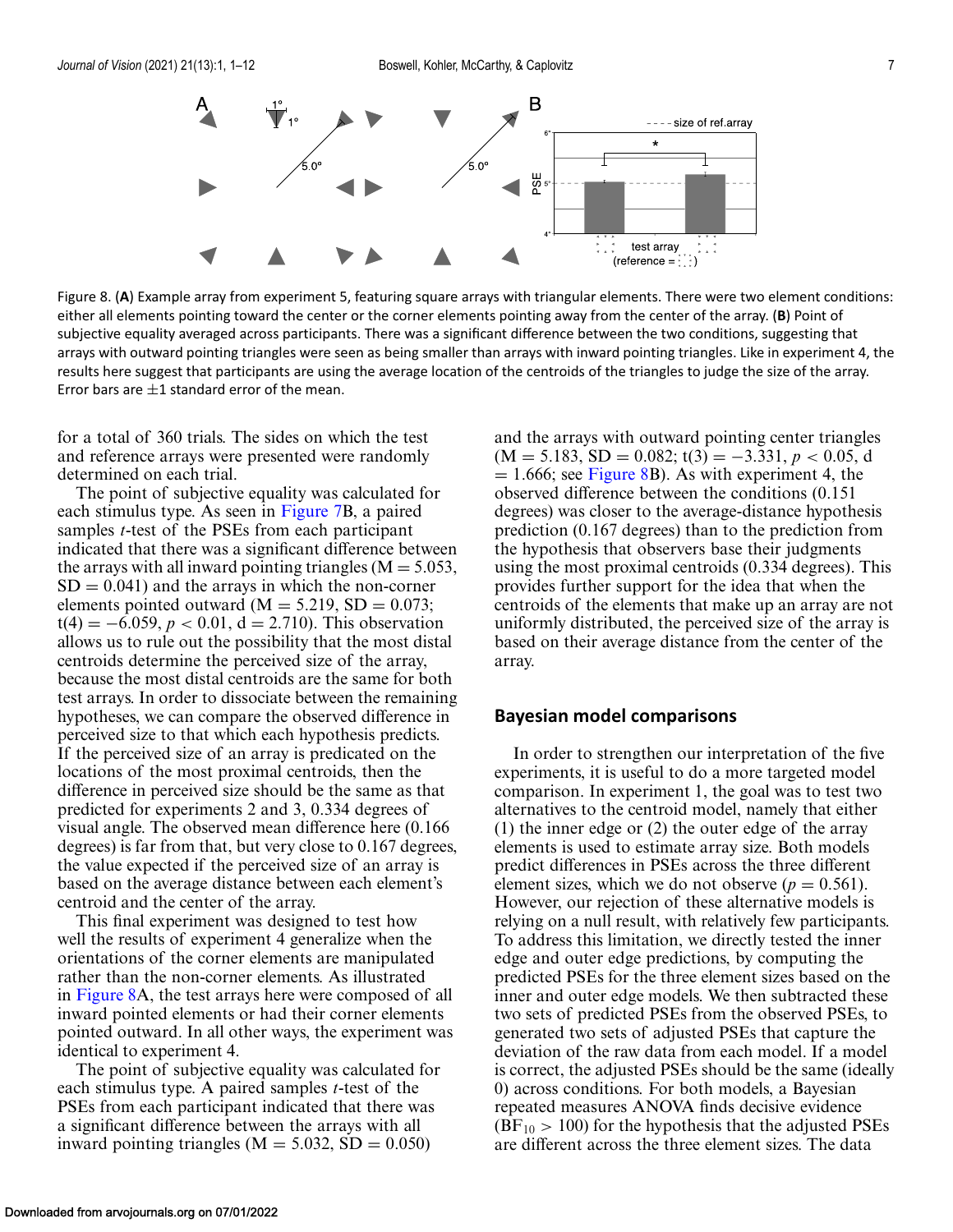from experiment 1 thus allows us to definitively rule out the inner edge and outer edge models, even if we cannot definitively say that the estimates are the same across element sizes, as predicted by the centroid model.

In experiments 2 to 5, we present further support for the centroid model. In experiments 2 and 3, the alternative model is that observers are using the half-height of the triangles, rather the centroid. The half-height model would result in the reference and test arrays appearing to have the same size, so the significant difference we observe between the two arrays disproves the half-height model. We can further quantify the extent to which the two models predict the observed results, by computing the PSE difference between reference and test, and subtracting the difference predicted by each hypothesis. These estimates now capture the deviation of the observed data from each model, and the better model is the one that produces estimates closer to zero. The centroid estimates (M  $= 0.124$ , SD  $= 0.118$ ) are closer to zero than the half-height estimates ( $M = 0.349$ ,  $SD = 0.175$ ), and a Bayesian paired *t*-test on the absolute value of the estimates across both experiments find very strong evidence of a difference between the estimates ( $BF_{10}$  = 49.777), indicating that the centroid model is a better predictor of the data.

For experiments 4 and 5, the main model is that observers are using the average centroid distance, with alternative models being that observers base their judgments on (1) the most proximal centroids or (2) the most distal centroids. For both experiments, the distal model is disproved by the significant difference between the two arrays. We can use the same approach that we used for experiments 2 and 3 and test the average-centroid model against the distal and proximal models. Across both experiments, the average centroid estimates ( $M = 0.053$ ,  $SD = 0.044$ ) are closer to zero than the proximal ( $M = 0.175$ , SD = 0.071) and distal  $(M = 0.159, SD = 0.071)$  estimates. We find decisive  $(BF_{10} = 297.132)$  evidence of a difference between the average centroid and proximal hypotheses, and substantial evidence of a difference between the average centroid and distal hypotheses ( $BF_{10} = 4.174$ ). Our model comparison thus provides strong evidence, across all five experiments, that the average centroid model offers a better fit to our data than any of the alternative models we consider.

#### **Comparing precision of judgment across conditions**

We deliberately did not provide explicit instructions to our participants about how to do the task. It is therefore possible that observers were using different strategies in different conditions, which might explain our pattern of results. To test for this possibility, we computed a measure of precision as the standard

deviation of the fitted psychometric function for each participant in each experiment. If participants used the same strategy in all conditions, precision should be the same across conditions. We ran the same statistical tests on precision as those that were run on the PSEs. For experiment 1, we ran a repeated measures ANOVA on precision, which revealed significant differences across conditions ( $F(2,10) = 5.917$ ,  $p = 0.020$ ). Post hoc tests revealed that precision was higher for test arrays with medium circles than for test arrays of small circles (t(5) = 2.561, adjusted  $p = 0.057$ ) and higher for test arrays with medium circles than test arrays with large element circles (t(5) = 3.512, adjusted  $p = 0.025$ ). There was no significant difference between large and small element circles (t(5) = 0.708, adjusted  $p =$ 0.495). There are several reasons why reduced precision may have been observed when the elements in the reference and test arrays were different sizes (reference medium and test small or large). One possibility is that participants were using a mixed strategy for making their judgments. For example, on some trials using the centroids, and on other trials using the inner or outer edges. Across multiple trials, such a mixed strategy could on average yield equivalent results as simply using the centroid on every trial. Alternatively, it could be that the process of extracting and comparing the centroids for larger and/or smaller elements, or making comparison between different elements more generally, is simply more difficult than doing so when all elements are the same. These alternative hypotheses can be more specifically examined in experiments 2 to 5 in which the array elements all had the same size. For experiments 2 to 5, paired *t*-tests comparing precision between the two conditions in each experiment, revealed no significant differences across four experiments (smallest  $p = 0.077$ ). This shows that, for the array size judgments our participants are doing, comparing array sizes of triangles of the same or different orientation does not influence precision, but does influence PSE, as demonstrated above.

In summary, although we have some evidence that strategy used by participants may vary among the conditions in experiment 1, we have no such evidence for any of the other experiments, and it is difficult to come up with a reasonable model for how differences in strategy would produce the pattern of results observed for the PSE. We conclude that our results are likely not driven by a difference in strategy, and that in the absence of explicit instruction, observers appear to adopt the centroid strategy.

#### **Discussion**

This study investigated how the visual system determines the perceived size of perceptually grouped objects. The experiments were designed to determine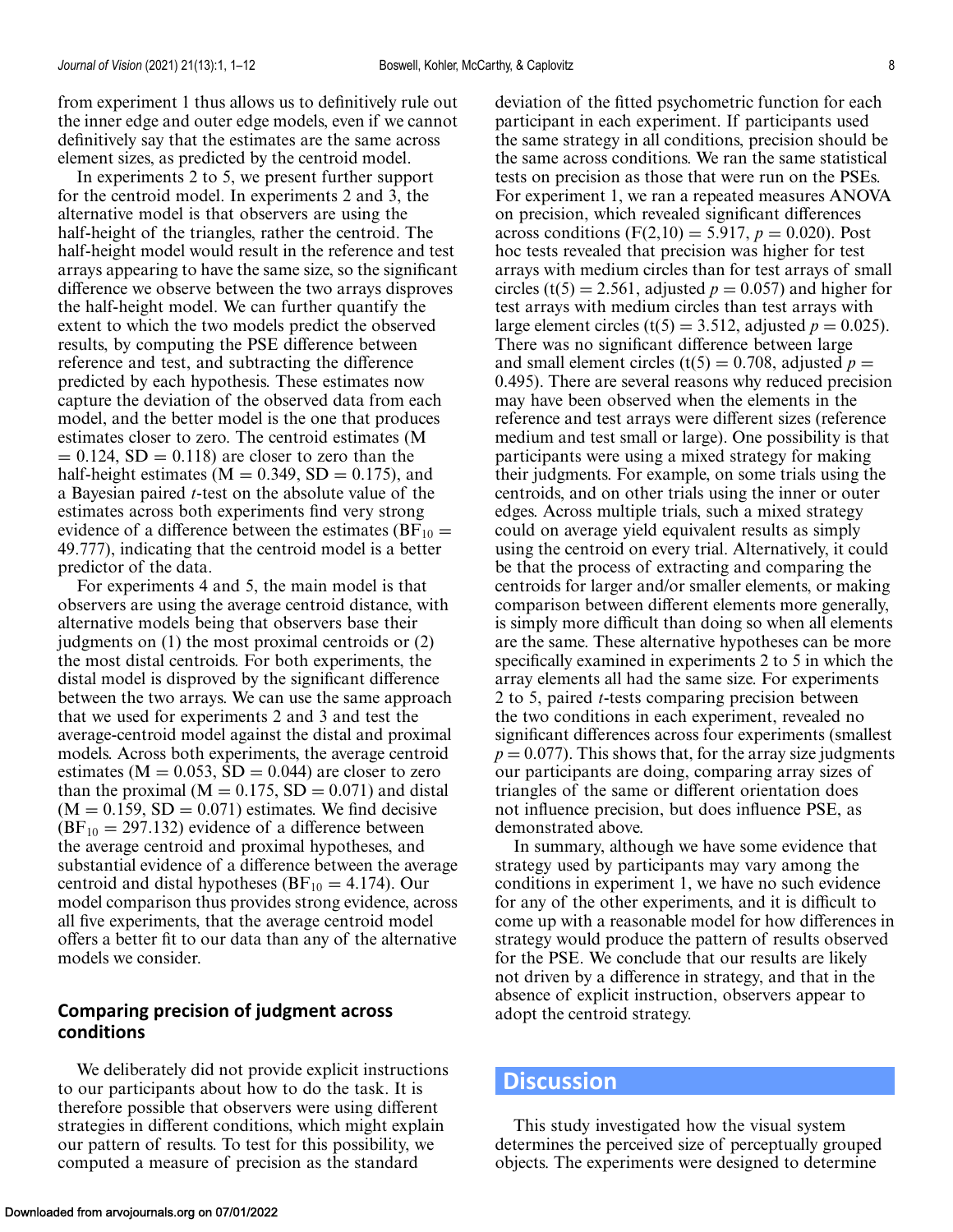whether the characteristics of local elements can affect the perceived size of grouped objects, using two different shaped global objects. The results unequivocally demonstrate that the visual system uses the centroid of local elements to compute the perceived size of the array of objects to which they belong. This finding indicates that local element shape does indeed contribute to global size perception, a novel contribution to the existing body of literature addressing how perceptually grouped objects are perceived.

The stimuli used in experiment 1 were circles for which the centroid is equidistant from all points along the contour. This means that, although the large and small elements were aligned on their centroids, they were also aligned on other geometric dimensions, including, as can be seen in [Figure 2,](#page-2-0) the half-way point between the innermost and outermost portions of their contour (relative to the center of the array). Therefore, whereas the results of experiment 1 indicate that perceived size is not based on spatial extent, they leave open the possibility that the visual system is using other sources of information besides the centroid. We addressed this in subsequent experiments that used triangular elements which disambiguated the centroid from other geometric dimensions and found that perceived size could be almost perfectly predicted from the distance between the centroid of each array elements and the center of the array. In contrast, half-height, the half-way point between the innermost and outermost portions of element contours, was not predictive of perceived size. This result generalized across two different array shapes. The results of experiments 4 and 5 further indicate that when the elements were positioned in such a way that the centroids along the global contour were not all the same distance from the center of the array, perceived size was based on the average distance. The current results indicate that the centroid of the elements is fundamental to the visual system's analysis of size for perceptually grouped objects.

It is worth noting that these results are not what one might expect a priori. The results of experiment 1 show that element size has little or no effect upon the judgment of array size. This result is surprising because the spatial extent subtended by a group of large elements is greater than that subtended by smaller elements when they are aligned on their centers. When viewing these stimuli, most notably the circular array with triangular elements, the outer edges of the triangles form illusory contours in the shape of a circle. It would be reasonable to expect that judgments of the size of the array would be based on this contour. However, the Binding Ring illusion demonstrates that the outermost portion of a circular array of individual elements is perceived as smaller when superimposed with a continuous contour that intersects the centroids of individual elements [\(McCarthy, Kupitz, & Caplovitz,](#page-11-0) [2013\)](#page-11-0). Providing a continuously defined contour thus appears to increase the influence of the centroid on size judgments of individually grouped elements, highlighting its importance in size perception. For all combinations of component elements and global shapes used in the experiments presented here, the centroids of the elements are more important to the perceived size of a grouped object than any illusory contour.

Perceptual grouping of local image elements into a global percept is fundamental for vision. The available evidence indicates that grouping processes are mediated by higher-level visual areas, such as the lateral occipital [and parietal cortices \(Grassi, Zaretskaya, & Bartels,](#page-10-0) 2018; [McCarthy et al., 2015a;](#page-11-0) Murray, Kersten, [Olshausen, Schrater, & Woods, 2002;](#page-11-0) Zaretskaya, [Anstis, & Bartels, 2013\), and often associated with](#page-11-0) [downregulation of activity in early visual areas \(Fang,](#page-10-0) Kersten, & Murray, 2008; [Grassi et al., 2018;](#page-10-0) Murray [et al., 2002\), likely mediated by feedback connections](#page-11-0) [\(Grossberg, Mingolla, & Ross, 1997;](#page-10-0) Plewan, Weidner, [Eickhoff, & Finsk, 2012\). This is consistent with](#page-11-0) predictive coding models of visual perception in which representations of the component elements lower in the visual processing hierarchy are discarded once grouping has taken place [\(Rao & Ballard, 1999\)](#page-11-0).

It is well-known that perceptual grouping can influence the mechanisms that operate on component elements and have drastic effects on judgments of [perceived speed \(Caplovitz & Tse, 2007;](#page-10-0) Kohler, Captovitz, & Tse, 2014; [Kohler, Caplovitz, & Tse, 2009;](#page-10-0) [Verghese & McKee, 2006;](#page-11-0) [Verghese & Stone, 1996\)](#page-11-0), [motion fading \(Kohler, Caplovitz, Hsieh, Sun, & Tse,](#page-10-0) 2010), and stereoscopic depth (Hou, Lu, Zhou,  $\&$ Liu, 2006; [Liu, Jacobs, & Basri, 1999](#page-10-0)[;](#page-11-0) Mamassian & Zannoli, 2020).

The inverse question of how features of the component elements influence the global percept has been addressed more rarely, and often in the context of displays of moving objects. The perceived shape of an object formed by the grouping of an array of drifting Gabor patches can be influenced by the speed and direction of the component drift [\(Whitney, 2006\)](#page-11-0). Similarly, the orientation of local Gaussian blobs translating across the visual field can influence the perceived shape of an object they are grouped into (McCarthy, Cordeiro, & Caplovitz, [2012\). Moreover, adding translational motion to class](#page-11-0)ic illusions, such as the Ebbinghaus Illusion, results in a more robust illusory size distortion (Mruczek, [Blair, & Caplovitz, 2014\). Experiments 2 to 5 in the](#page-11-0) current study shows that for a static display, a feature of the component elements, triangle orientation, can influence the perceived size of the global percept. Our analyses show that this is because the distance of the centroids from the center of the array is the relevant feature when computing perceived size of the array.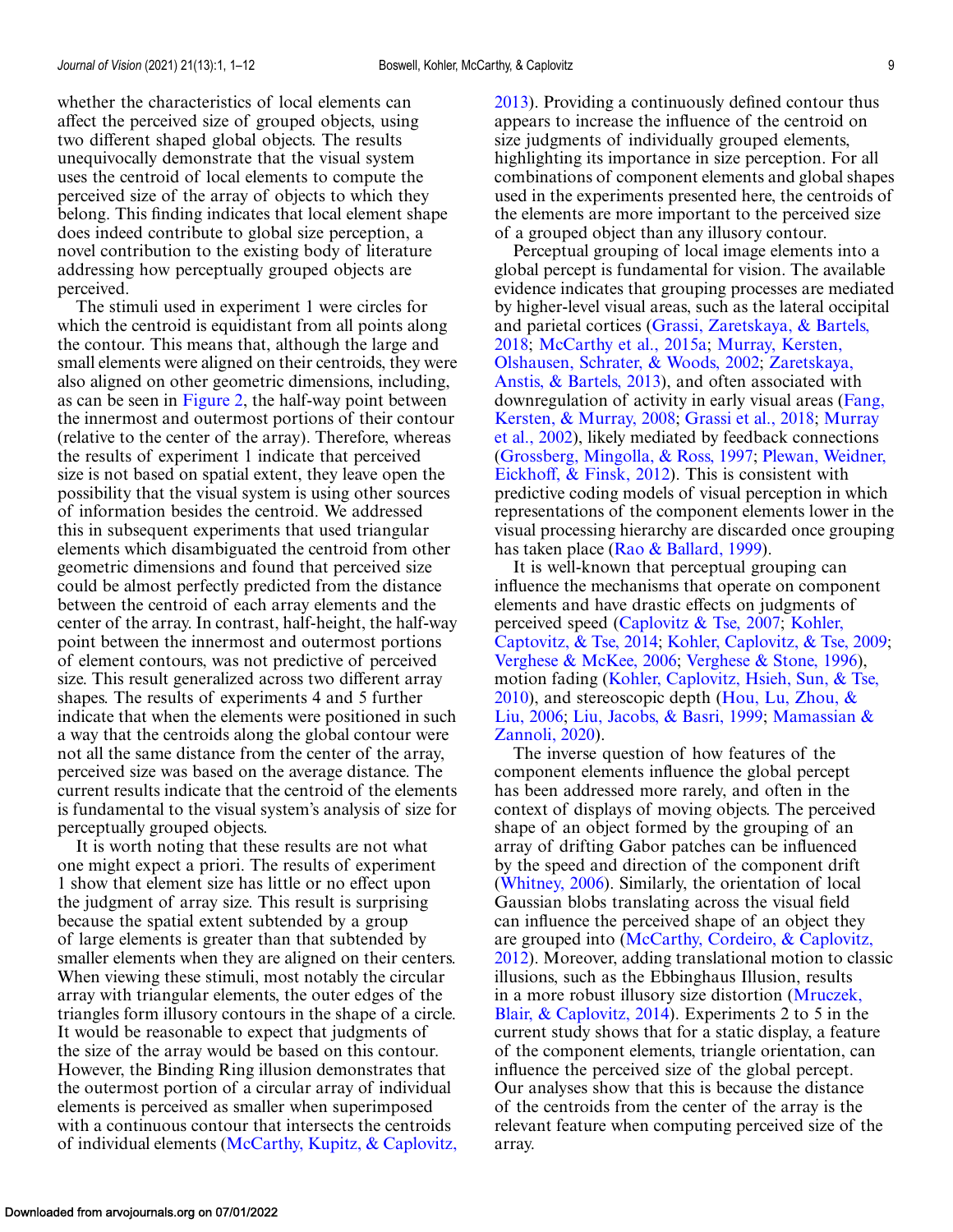Why is the centroid so important to the visual system? Perhaps its utility is ecologically derived, allowing us to intrinsically compute the centroid [location for objects \(Bulatov, Bertulis, Bulatova, &](#page-10-0) Loginovich, 2009; Bulatov, Bulatova, Loginovich, & Surkys, 2015a; [Bulatov, Bulatova, Surkys, & Mickien](#page-10-0)e, [2015b\). Indeed, the centroid is important for accurate](#page-10-0) [motion detection of grouped elements \(Morgan, Ward,](#page-11-0) [& Cleary, 1994\) and visual acuity \(Watt, Morgan, &](#page-11-0) Ward, 1983a; [Watt, Morgan, & Ward, 1983b\)](#page-11-0). Rapid access to this information would perhaps be beneficial as input to motor planning of interactions with and manipulations of the object in our gravitational environment [\(Baud-Bovy & Soechting, 2001\)](#page-10-0). This hypothesis is contradicted, however, by evidence showing that eye fixations were more attracted to the centroid during a viewing task than during a grasping task, and that secondary fixations during grasping tended to go toward grasping locations (Brouwer, [Franz, & Gegenfurtner, 2009\). Eye movements dur](#page-10-0)ing natural viewing target the centroid with a high degree of accuracy (Vishwanath  $&$  Kowler, 2003) consistent with the idea that the centroid is generally important for vision. A similar and perhaps even more dramatic demonstration of the relative importance of the centroid can be found in observers' inability to identify the half-height of an object in which the centroid and half-height are at two different locations (Anstis, [Gregory, & Heard, 2009\). There are results suggesting](#page-10-0) that identifying the centroid location for a cluster of dots adds no additional noise to the discrimination [of individual dot locations \(Harris & Morgan,](#page-10-0) 1993; [Morgan & Glennerster, 1991;](#page-11-0) Vos, Bocheva, [Yakomoff, & Helsper, 1993\). Conversely, however,](#page-11-0) there is controversy about how accurately individuals can perceive the average size of individual objects in an array [\(Ariely, 2001;](#page-10-0) [Ariely, 2008;](#page-10-0) Chong, Joo, [Emmmanouil, & Treisman, 2008;](#page-10-0) Myczek & Simons, [2008\). Specifically, visual noise impairs mean judgmen](#page-11-0)ts of element size and increases logarithmically as the [number of elements is increased \(Solomon, Morgan,](#page-11-0) & Chubb, 2011). Hence, whereas estimates of mean orientation and size for individual elements appear to be impacted by visual noise, computation of the centroid is less effortful and less susceptible to sources of visual noise both for individual objects and across ensembles of objects. The current study adds to these findings by showing that the centroid is also critical for computing the perceived size of grouped objects. We did not provide explicit instruction in our experiments, and it is possible that observers could be made to adopt a non-centroid strategy if such instruction were to be given, but we suggest that the easy availability of the centroid may in fact interfere with reporting of non-centroid features, such as the half-height.

It has been proposed that the visual system uses summary statistics to extract the "gist" of a visual

scene prior to processing individual elements. This ensemble encoding rapidly groups elements of the visual scene based on shared features to create a global representation [\(Cant & Xu, 2015\)](#page-10-0) capable of guiding perception before individual scene elements have been analyzed. These grouping processes have been demonstrated to allow for rapid extraction of the centroid in spatially separated elements to provide an estimate of the center of perceptually grouped objects [\(Morgan & Glennerster, 1991\)](#page-11-0). Moreover, observers can accurately point to briefly exposed dot ensembles after only a brief exposure, again pointing to the importance of the centroid when interacting with environmental objects [\(Vos et al., 1993\)](#page-11-0). These studies all used circular elements, like the current experiment 1, which raises the question of whether it might be possible to bias extraction of the ensemble centroid by using triangles as the individual elements. The current results suggest that the perceived location of the ensemble centroid would change depending on the orientations of the triangle elements. This is a yet unaddressed question and may provide additional insight into the ecological value of the centroid when interacting with objects via goal-directed action.

Finally, we would like to highlight a possible practical implication of these findings, in the context of designing stimuli consisting of arrays of elements. Software packages, such as the Psychophysics Toolbox, render shapes within predefined bounding boxes. It is common to position the shapes using the center of the bounding box, consistent with a "half-distance" definition of center. Our results suggest that a better practice would be to use the centroid of the shape.

In conclusion, our results confirm that local elements do indeed influence the perceived size of a perceptually grouped object. Perception of grouped objects is a more complicated task than perceiving explicitly defined objects and, as such, the methods by which the visual system analyses these objects are not yet fully understood. The results presented here contribute to a growing body of evidence with the intention of assisting in elucidating the components of this process.

*Keywords: perceptual grouping, size perception, local-global interactions*

## **Acknowledgments**

The authors thank two anonymous reviewers whose comments helped improve and clarify the manuscript.

Supported by EPSCoR Research Infrastructure awards from the National Science Foundation to GPC under Award Numbers 1632849 and 1632738, by York University's Vision Science to Applications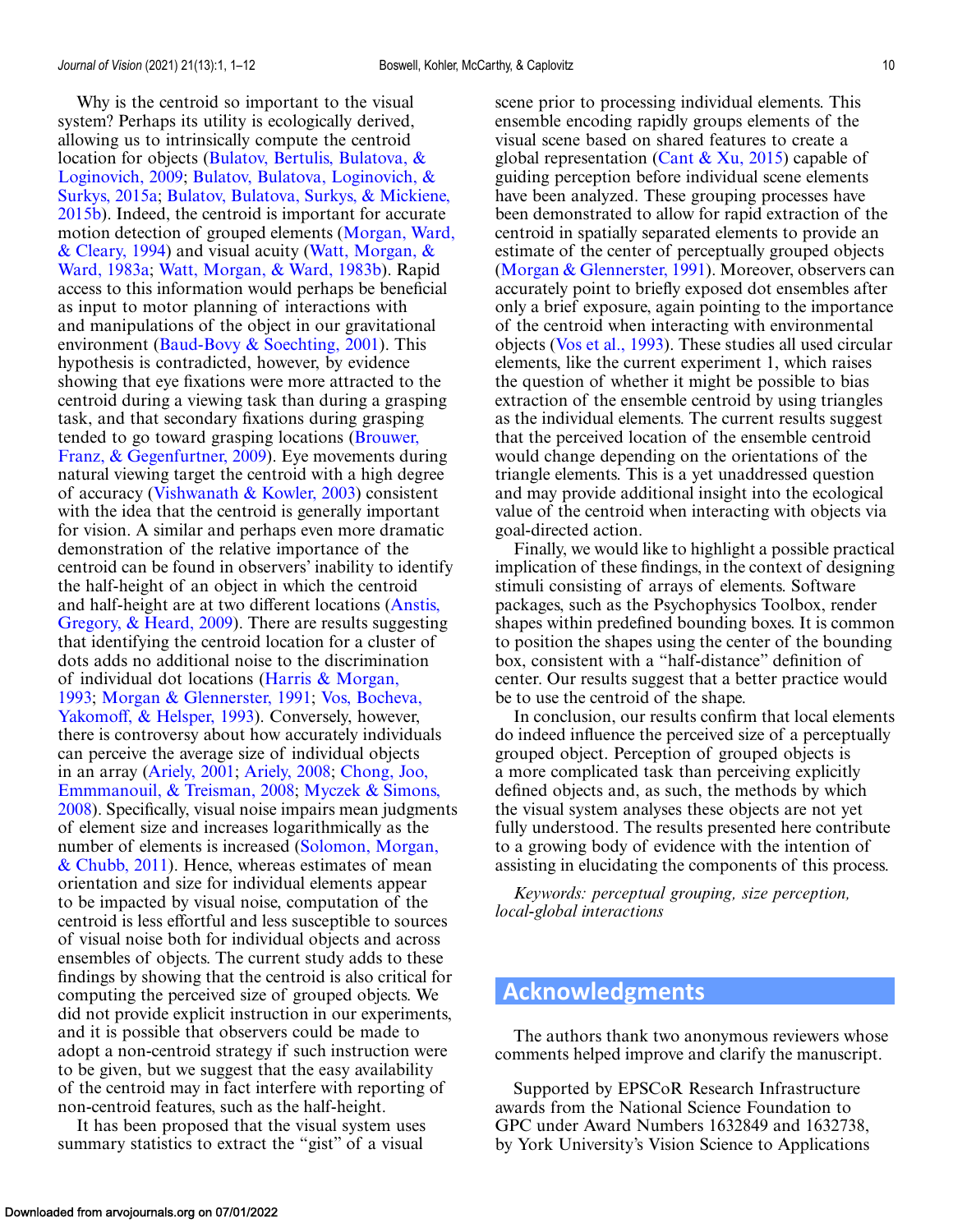<span id="page-10-0"></span>(VISTA) program funded by the Canada First Research Excellence Fund (CFREF, 2016–2023) and by a Discovery Grant from the Natural Sciences and Engineering Research Council of Canada awarded to P.J.K.

Commercial relationships: none. Corresponding author: Gideon P. Caplovitz. Email: gcaplovitz@unr.edu. Address: Department of Psychology, Mack Social Science Bldg., University of Nevada, Reno, 1664 N. Virginia Street, Reno, NV 89557, USA.

**References**

- Anstis, S., Gregory, R., & Heard, P. (2009). The Triangle-Bisection Illusion. *Perception, 38*, 321–332.
- Ariely, D. (2008). Better than average? When can we say that subsampling of items is better than statistical summary representations? *Perception Psychophysics, 70*, 1325–1326.
- Ariely, D. (2001). Seeing Sets: Representation by Statistical Properties. *Psychological Science, 12*, 157–162.
- Baud-Bovy, G., & Soechting, J. (2001). Visual localization of the center of mass of compact, asymmetric, two-dimensional shapes. *Journal of Experimental Psychology. Human Perception and Performance, 27*, 692–706.
- Brainard, D. H. (1997). The psychophysics toolbox. *Spatial Vision, 10*, 433–436.
- Brouwer, A.-M., Franz, V. H., & Gegenfurtner, K. R. (2009). Differences in fixations between grasping and viewing objects. *Journal of Vision. 9*, 18.
- Bulatov, A., Bertulis, A., Bulatova, N., & Loginovich, Y. (2009). Centroid extraction and illusions of extent with different contextual flanks. *Acta Neurobiologiae Experimentalis (Warsaw, Poland), 69*, 504–525.
- Bulatov, A., Bulatova, N., Loginovich, Y., & Surkys, T. (2015a). Illusion of extent evoked by closed two-dimensional shapes. *Biological Cybernetics, 109*, 163–178.
- Bulatov, A., Bulatova, N., Surkys, T., & Mickienė, L. (2015b). A quantitative analysis of illusion magnitude changes induced by rotation of contextual distractor. *Acta Neurobiologiae Experimentalis (Warsaw, Poland), 75*, 238– 251.
- Cant, J. S., & Xu, Y. (2015). The Impact of Density and Ratio on Object-Ensemble Representation in Human Anterior-Medial Ventral Visual Cortex.

*Cerebral Cortex (New York, N.Y.: 1991), 25*, 4226–4239.

- Caplovitz, G. P., & Tse, P. U. (2007). Rotating dotted ellipses: motion perception driven by grouped figural rather than local dot motion signals. *Vision Research, 47*, 1979–1991.
- Chong, S. C., Joo, S. J., Emmmanouil, T.-A., & Treisman, A. (2008). Statistical processing: Not so implausible after all. *Perception Psychophysics, 70*, 1327–1334.
- Emmert, E. (1881). Grossenverhaltnisse der nachbilder. *Klinische Monatsblätter für Augenheilkunde, 19*, 443–450.
- Fang, F., Kersten, D., & Murray, S.O. (2008). Perceptual grouping and inverse fMRI activity patterns in human visual cortex. *Journal of Vision, 8*, 2.1–2.9.
- Gori, S., & Spillmann, L. (2010). Detection vs. grouping thresholds for elements differing in spacing, size and luminance. An alternative approach towards the psychophysics of Gestalten. *Vision Research, 50*, 1194–1202.
- Grassi, P. R., Zaretskaya, N., & Bartels, A. (2018). A Generic Mechanism for Perceptual Organization in the Parietal Cortex. *Journal of Neuroscience, 38*, 7158–7169.
- Grossberg, S., Mingolla, E., & Ross, W. D. (1997). Visual brain and visual perception: how does the cortex do perceptual grouping? *Trends in Neurosciences, 20*, 106–111.
- Harris, J. M., & Morgan, M. J. 1993. Stereo and motion disparities interfere with positional averaging. *Vision Research, 33*, 309–312.
- Hou, F., Lu, H., Zhou, Y., & Liu, Z. (2006). Amodal completion impairs stereoacuity discrimination. *Vision Research, 46*, 2061–2068.
- Kellman, P. J., & Shipley, T. F. (1991). A theory of visual interpolation in object perception. *Cognitive Psychology, 23*, 141–221.
- Kohler, P. J., Caplovitz, G. P., Hsieh, P.-J., Sun, J., & Tse, P. U. (2010). Motion fading is driven by perceived, not actual angular velocity. *Vision Research, 50*, 1086–1094.
- Kohler, P. J., Caplovitz, G. P., & Tse, P. U. (2014). The global slowdown effect: Why does perceptual grouping reduce perceived speed? *Attention, Perception Psychophysics, 76*(3), 780-792.
- Kohler, P. J., Caplovitz, G. P., & Tse, P. U. (2009). The whole moves less than the spin of its parts. *Attention Perception Psychophysics, 71*, 675– 679.
- Liu, Z., Jacobs, D. W., & Basri, R. (1999). The role of convexity in perceptual completion: beyond good continuation. *Vision Research, 39*, 4244–4257.